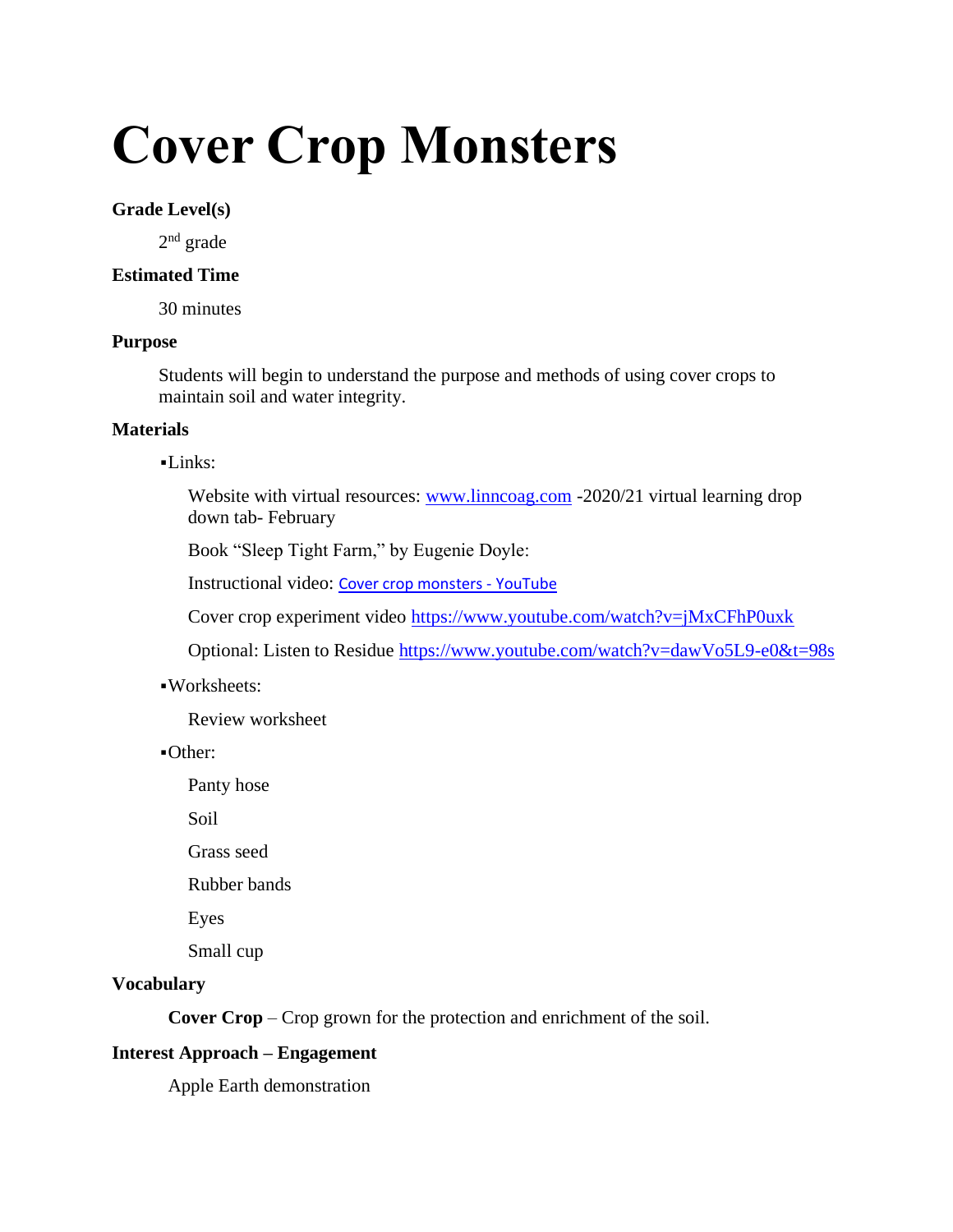- 1. What is soil erosion and how does it occur?
- 2. Are there many ways to reduce erosion? (Conservation practices like no-till farming and cover crops that help keep soil in place).

# **Background - Agricultural Connections**

In Iowa, rye (grass grown as a grain) is one of the most popular cover crops because of its quick germination. The seed is sometimes flown on with an airplane while the main crop is still in the field. This gives the cover crop a chance to grow before the main crop is harvested, minimizing soil erosion. Other popular cover crops are radishes and red clover. Cattle can graze cover crops, too. This reduces the feed that may need to be supplied to cattle.

## **Procedures**

- 1. Watch the instructional video- link provided above.
- 2. Read or watch the read aloud video: Sleep Tight Farm- link provided above -How did the farmers prepare for winter? -How did they care for their animals? Soil?
- 
- 3. Watch the cover crop experiment video- link provided above.

-What is a cover crop?

-How can cover crops protect the soil?

-Explain the experiment (bare soil, soil with sticks and leaves, soil with planted grass or cover crop).

- What is a cover crop? We need to seed (planter, aerial, drilling, etc.) in the cover crop and terminate it (kill it off or harvest it when we are ready to plant in the spring (herbicides, grazing, tillage, or they die in the winter). The roots of the cover crop help hold the soil in place. The growing plant can also hold nutrients so that they aren't lost to leaching. As the cover crop decays the nutrients are released back into the soil for the growing cash crop.

- 4. Make cover crop experiment.
	- Fill the toe of your sock with a teaspoon of grass seed. Top it with damp soil until it forms a ball. Fasten with a rubber band.
	- Form and pinch a nose- use a rubber band. Add two eyes.
	- Place the monster in a cup and add water.
	- The monster should sprout in 3-4 days.
- 5. Pass out review sheet
	- Answers:
		- 1) B
		- 2) A
		- 3) A
		- 4) C

Additional resources: [https://iowaagliteracy.wordpress.com/2016/02/29/cover-cropping](https://iowaagliteracy.wordpress.com/2016/02/29/cover-cropping-why-do-they-do-that/)[why-do-they-do-that/](https://iowaagliteracy.wordpress.com/2016/02/29/cover-cropping-why-do-they-do-that/)

## **Organization Affiliation**